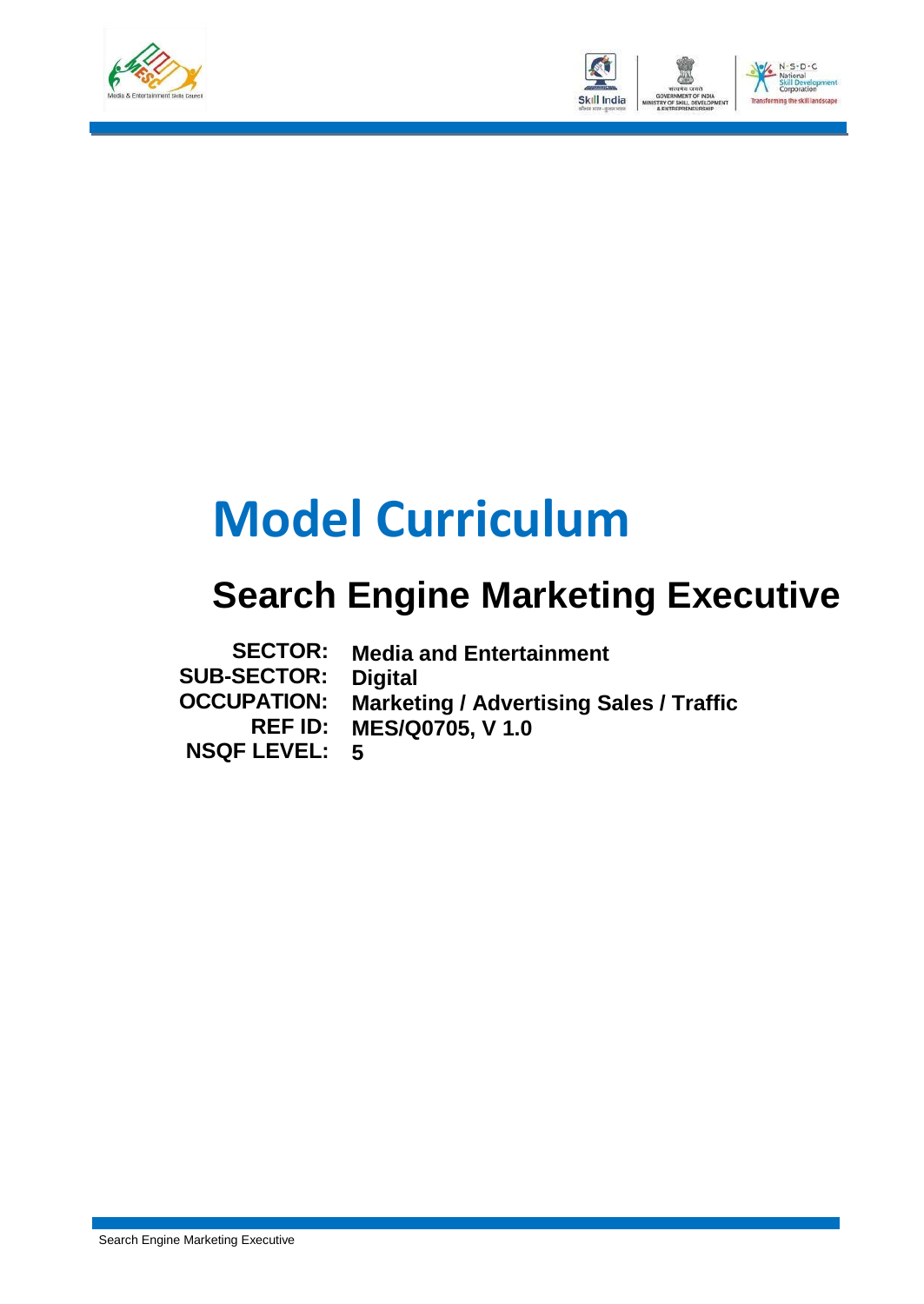



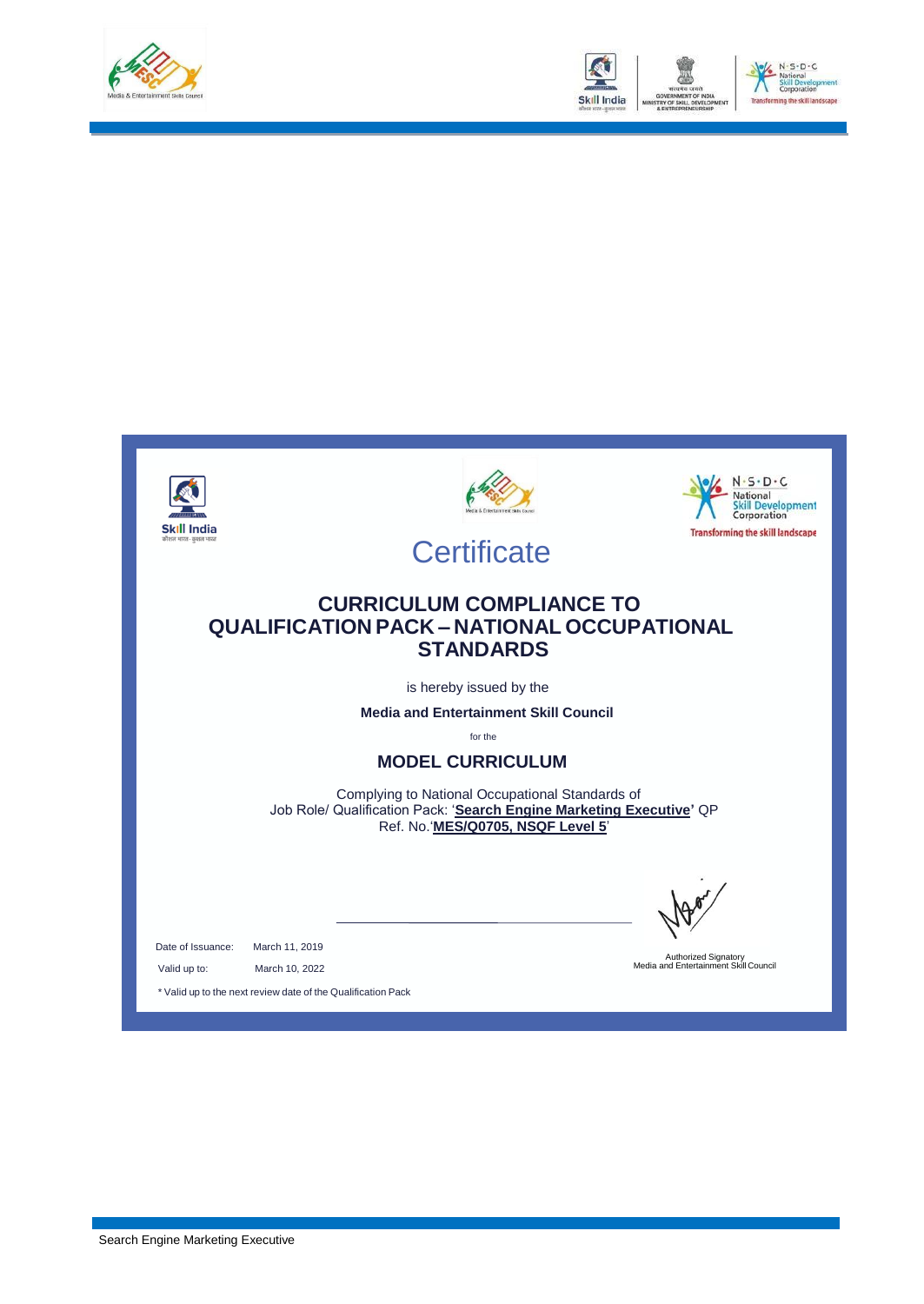



### **TABLE OF CONTENTS**

| 1. Curriculum                    |    |
|----------------------------------|----|
| 2. Trainer Prerequisites         | 05 |
| 3. Annexure: Assessment Criteria | 06 |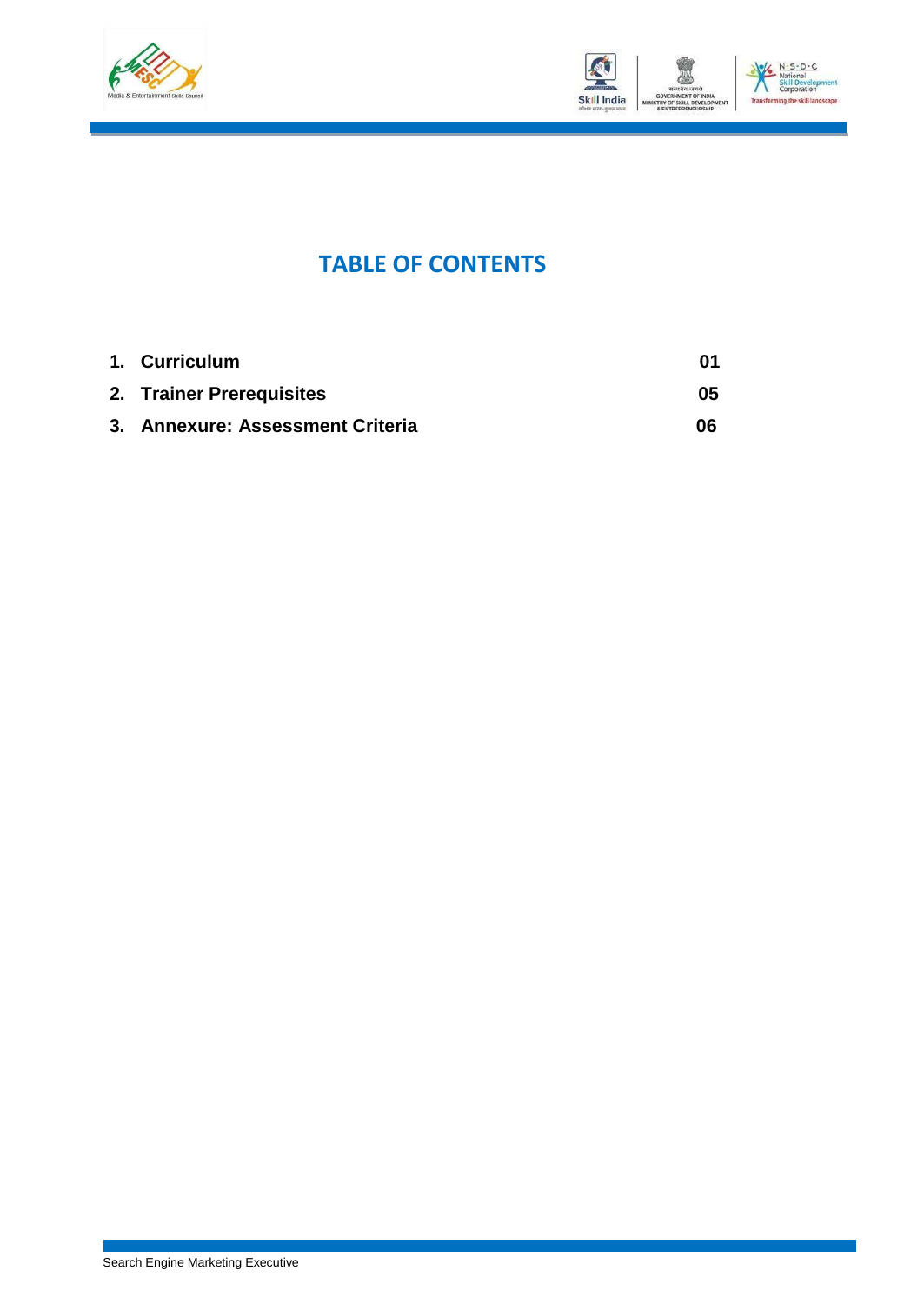



# <span id="page-3-0"></span>**Search Engine Marketing Executive**

**CURRICULUM / SYLLABUS**

This program is aimed at training candidates for the job of a "Search Engine Marketing Executive", in the "Media and Entertainment" Sector / Industry and aims at building the following key competencies amongst the learner

| <b>Program Name</b>                               | <b>Search Engine Marketing Executive</b>   |                                                                |                                                                    |  |  |
|---------------------------------------------------|--------------------------------------------|----------------------------------------------------------------|--------------------------------------------------------------------|--|--|
| <b>Qualification Pack</b><br>Name & Reference ID. | MES/Q0705, Version 1.0                     |                                                                |                                                                    |  |  |
| <b>Version No.</b>                                | 1.0                                        | Version Update Date 11 <sup>th</sup> March 2019                |                                                                    |  |  |
| <b>Pre-requisites to</b><br><b>Training</b>       | $12th$ Pass                                |                                                                |                                                                    |  |  |
| <b>Training Outcomes</b>                          |                                            | After completing this programme, participants will be able to: |                                                                    |  |  |
|                                                   |                                            |                                                                | 1. Perform keyword research using the available tools and identify |  |  |
|                                                   | target keywords                            |                                                                |                                                                    |  |  |
|                                                   |                                            | 2. Execute and set-up pay-per-click (PPC) campaigns on major   |                                                                    |  |  |
|                                                   | search engine networks                     |                                                                |                                                                    |  |  |
|                                                   | 3.                                         | Measure and track the performance of campaigns and prepare     |                                                                    |  |  |
|                                                   | reports for the key stakeholders           |                                                                |                                                                    |  |  |
|                                                   | Maintain workplace health and safety<br>4. |                                                                |                                                                    |  |  |
|                                                   |                                            |                                                                |                                                                    |  |  |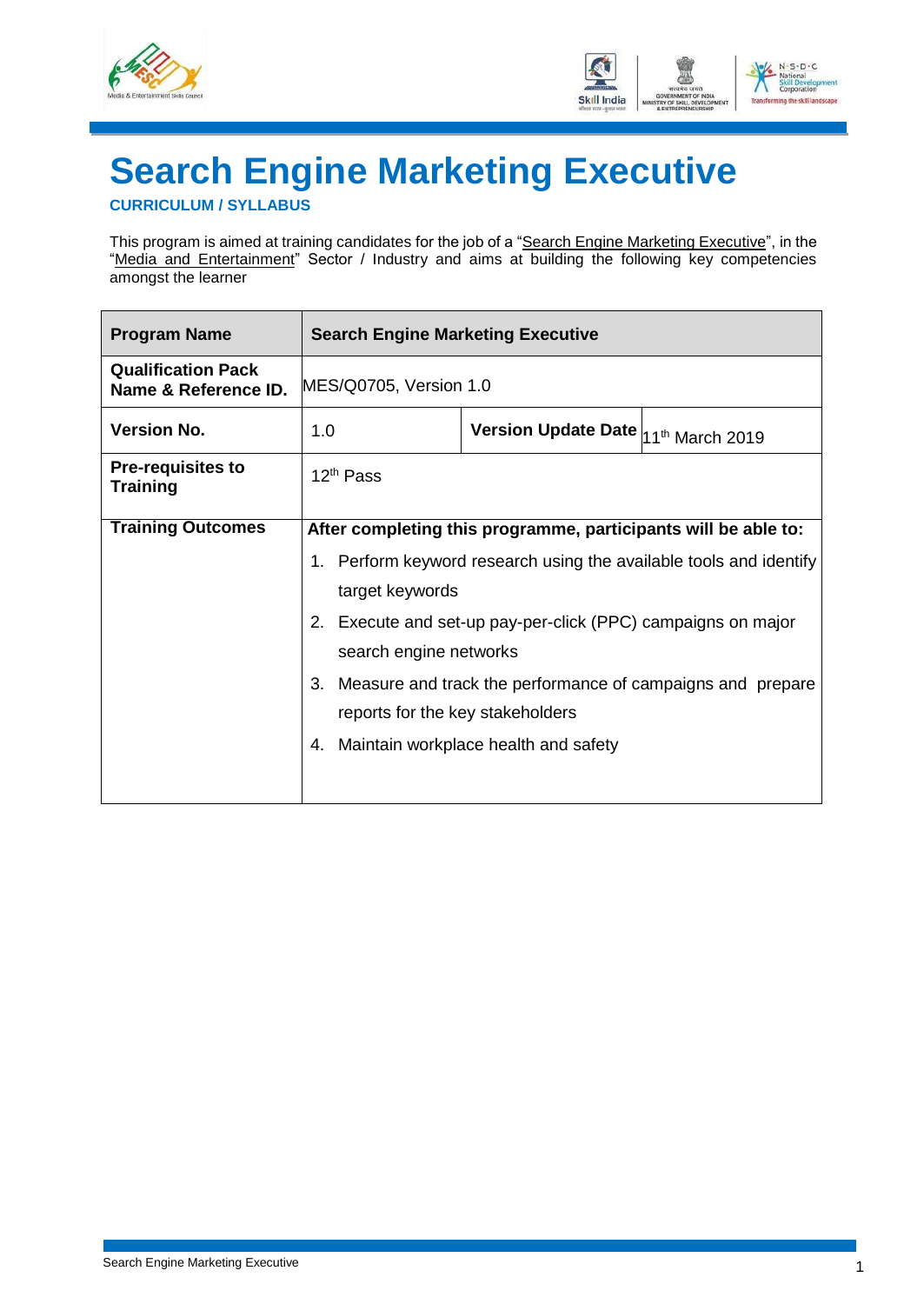



This course encompasses 4 out of 4 National Occupational Standards (NOS) of "Search Engine Marketing Executive" Qualification Pack issued by "Media and Entertainment Skills Council".

| S.No           | <b>Module</b>                                                   | <b>Key Learning Outcomes</b>                                                                                                                                                        | <b>Equipment</b>                                                            |
|----------------|-----------------------------------------------------------------|-------------------------------------------------------------------------------------------------------------------------------------------------------------------------------------|-----------------------------------------------------------------------------|
|                | <b>Introduction and</b><br><b>Orientation</b>                   | Distinguish the functionality of various<br>$\bullet$                                                                                                                               | Internet enabled<br>electronic devices<br>such as Tabs,                     |
|                | <b>Theory Duration</b><br>(hh:mm)<br>10:00                      | search engines<br>Recognize the concept of keywords in<br>$\bullet$<br>search engine algorithm                                                                                      | Laptops / Desktop                                                           |
|                | <b>Practical</b><br><b>Duration</b><br>(hh:mm)<br>15:00         | Recognize<br>various<br>terminologies<br>$\bullet$<br>associated with search engine marketing                                                                                       |                                                                             |
|                | <b>Corresponding</b><br><b>NOS Code</b><br><b>Bridge Module</b> |                                                                                                                                                                                     |                                                                             |
| $\overline{2}$ | <b>Research and</b><br><b>identify target</b><br>keywords       | . Use various available tools to perform<br>keyword research                                                                                                                        | Internet enabled<br>electronic devices<br>such as Tabs,<br>Laptops /Desktop |
|                | <b>Theory Duration</b><br>(hh:mm)<br>15:00                      | · Identify the search queries that prospective<br>customers may use to find the products /<br>services offered by the organization<br>• Evaluate the relevance and importance of    |                                                                             |
|                | <b>Practical</b><br><b>Duration</b><br>(hh:mm)<br>60:00         | keywords by their competition level, monthly<br>average search volume and bids by the<br>competitors                                                                                |                                                                             |
|                | <b>Corresponding</b><br><b>NOS Code</b><br><b>MES/N0721</b>     | • Use the quantitative data provided by keyword<br>research tools including the key statistics like<br>search volume, bid amount and competition to<br>identify the target keywords |                                                                             |
|                |                                                                 | • Recognize the keywords that are more likely<br>to generate new leads or sales justifying the<br>Return on Investment (ROI)                                                        |                                                                             |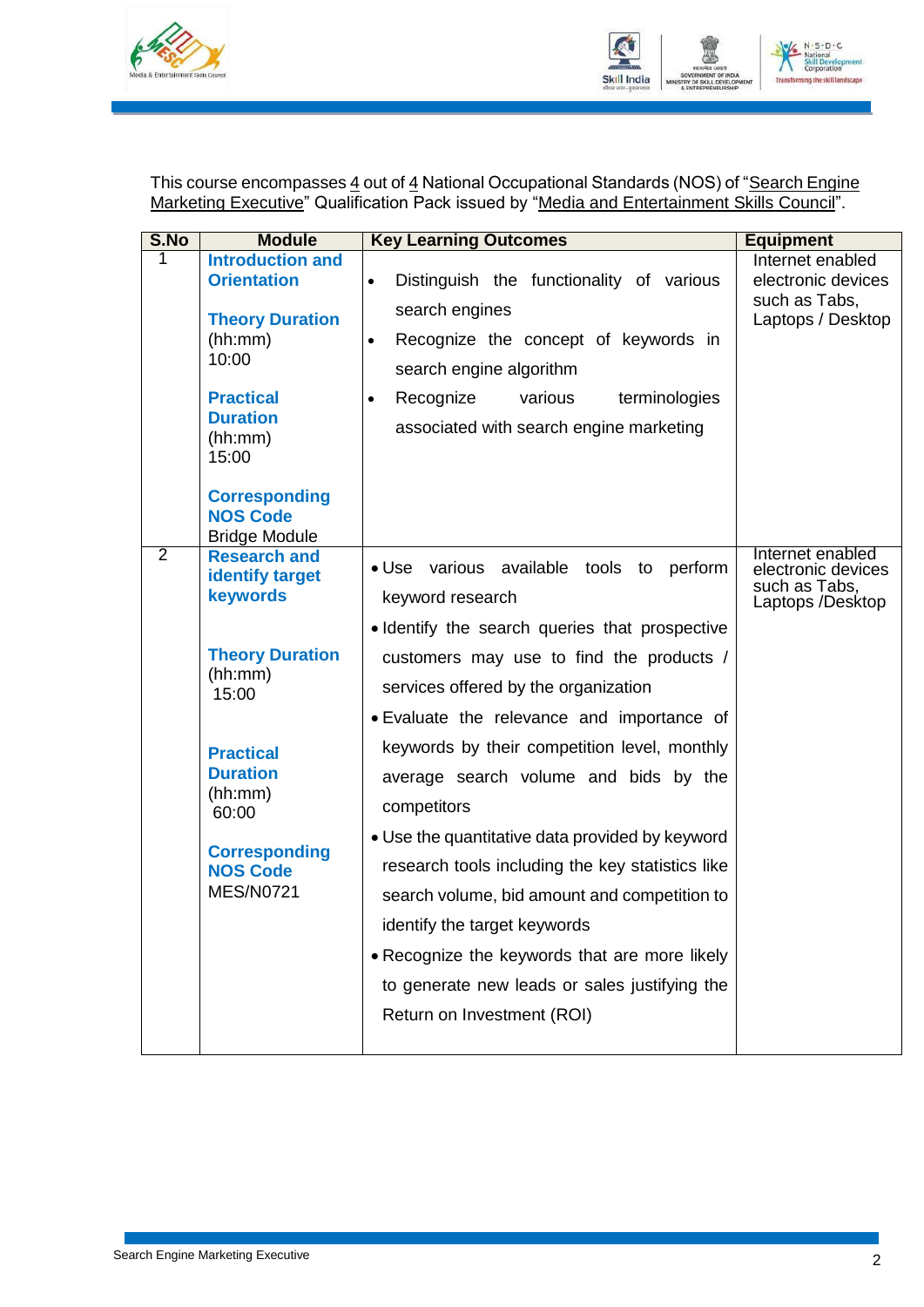





| $\overline{3}$ | Set-up pay-per-<br>click (PPC)<br>campaigns<br><b>Theory Duration</b><br>(hh:mm)<br>40:00<br><b>Practical</b><br><b>Duration</b><br>(hh:mm)<br>90:00<br><b>Corresponding</b><br><b>NOS Code</b><br><b>MES/N0722</b>                 | • Create a campaign structure by selecting<br>number of advertisement groups required in a<br>particular campaign<br>• Create various advertisement groups in a<br>campaign and update relevant keywords to be<br>targeted in it<br>$\bullet$ Create<br>text<br>advertisements<br>using<br>the<br>headline, description and destination URL<br>under each advertisement group<br>• Generate advertisement copies including the<br>headline and description.<br>• Perform<br>split-testing<br>for<br>multiple<br>advertisement<br>copies<br>optimize<br>the<br>to<br>campaign's performance<br>· Identify and list target keywords into different<br>advertising groups<br>• Organize the related keywords with common<br>theme into one group<br>• Recognize advertisement extensions and its<br>relevance in the pay-per-click campaigns<br>. Define advertisement extensions for the<br>campaigns<br>. Apply the concept of campaign goal and<br>identify the goal such as new leads or sales<br>• Manage conversion tracking count based on<br>the campaign goals<br>• Apply the concept of cookies and add tracking<br>pixels on the website to set-up the conversion<br>tracking<br>. Describe daily budget for the campaigns<br>aligned with their Return on Investment (ROI)<br>• Define the bidding method for manual /<br>automated bidding based on the campaign<br>objectives | Internet enabled<br>electronic devices<br>such as Tabs,<br>Laptops / Desktop |
|----------------|-------------------------------------------------------------------------------------------------------------------------------------------------------------------------------------------------------------------------------------|------------------------------------------------------------------------------------------------------------------------------------------------------------------------------------------------------------------------------------------------------------------------------------------------------------------------------------------------------------------------------------------------------------------------------------------------------------------------------------------------------------------------------------------------------------------------------------------------------------------------------------------------------------------------------------------------------------------------------------------------------------------------------------------------------------------------------------------------------------------------------------------------------------------------------------------------------------------------------------------------------------------------------------------------------------------------------------------------------------------------------------------------------------------------------------------------------------------------------------------------------------------------------------------------------------------------------------------------------------------------------------------|------------------------------------------------------------------------------|
| 4              | <b>Track campaign</b><br>performance and<br>prepare reports<br><b>Theory Duration</b><br>(hh:mm)<br>15:00<br><b>Practical</b><br><b>Duration</b><br>(hh:mm)<br>60:00<br><b>Corresponding</b><br><b>NOS Code</b><br><b>MES/N0723</b> | • Measure and track the key performance<br>metrics such as cost per click, click-through<br>ratio, conversion rates, total spends and<br>Return on Investment (ROI) for all the<br>campaigns<br>• Track the performance of the campaigns at the<br>keyword level and analyze their performance<br>in terms of sales and revenue<br>• Measure and compare the performance of<br>different types of keywords such as brand<br>versus non-brand to optimize the campaign's<br>performance<br>• Create a report summarizing the performance<br>of pay-per-click (PPC) campaigns for the                                                                                                                                                                                                                                                                                                                                                                                                                                                                                                                                                                                                                                                                                                                                                                                                      | Internet enabled<br>electronic devices<br>such as Tabs,<br>Laptops / Desktop |
|                |                                                                                                                                                                                                                                     | management                                                                                                                                                                                                                                                                                                                                                                                                                                                                                                                                                                                                                                                                                                                                                                                                                                                                                                                                                                                                                                                                                                                                                                                                                                                                                                                                                                               |                                                                              |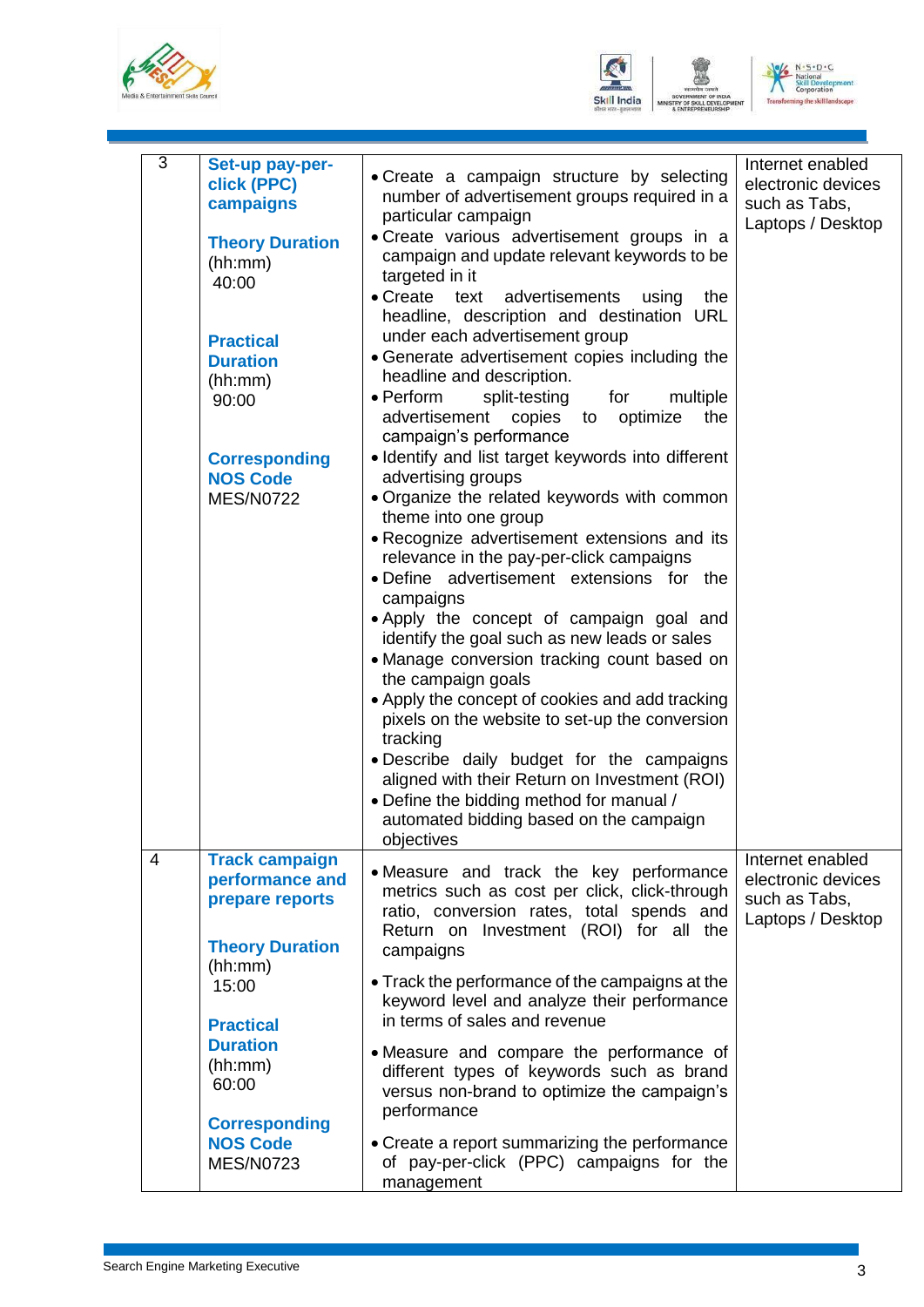



| $N \cdot S \cdot D \cdot C$                         |
|-----------------------------------------------------|
| National<br><b>Skill Development</b><br>Corporation |
| Transforming the skill landscape                    |

|   |                                                             | • Generate the auction insight report to<br>the performance against the<br>compare<br>competitors such as impression share, top of<br>the page rate, advertisement position etc.                                                                                                                                                                                    |
|---|-------------------------------------------------------------|---------------------------------------------------------------------------------------------------------------------------------------------------------------------------------------------------------------------------------------------------------------------------------------------------------------------------------------------------------------------|
|   |                                                             | • Compare performance with competitors and<br>create a competitor comparison report using<br>the data available in auction insights to<br>analyze campaign's performance                                                                                                                                                                                            |
| 5 | <b>Maintain</b><br>workplace health<br>and safety           | • Maintain one's posture and position to<br>minimize fatigue.<br>· Identify and document potential risks like siting<br>postures while using computer, eye fatigue<br>and other hazards in the workplace                                                                                                                                                            |
|   | <b>Theory Duration</b><br>(hh:mm)<br>15:00                  | • Maintain any accident report<br>· Identify the people responsible for health and<br>safety and the resources available including<br>emergency contacts. Report health and safety<br>risks/ hazards to concerned personnel<br>· Identify security signals e.g. fire alarms and                                                                                     |
|   | <b>Practical</b><br><b>Duration</b><br>(hh:mm)<br>40:00     | places such as staircases, fire warden<br>stations, first aid and medical rooms<br>· Identify aspects of your workplace that could<br>cause potential risk to own and others health<br>and safety<br>• Ensure own personal health and safety, and                                                                                                                   |
|   | <b>Corresponding</b><br><b>NOS Code</b><br><b>MES/N0104</b> | that of others in the workplace though<br>precautionary measures<br>· Identify and recommend opportunities for<br>improving health, safety, and security to the<br>designated person<br>. Report any hazards outside the individual's<br>authority to the relevant person in line with<br>organizational procedures<br>• Follow organization's emergency procedures |
|   |                                                             | for accidents, fires or any other natural<br>calamity in case of a hazard                                                                                                                                                                                                                                                                                           |
|   | <b>Total Duration</b><br>360:00                             | Internet enabled electronic devices such as Tabs, Laptops / Desktop                                                                                                                                                                                                                                                                                                 |
|   | <b>Theory Duration</b><br>95:00                             |                                                                                                                                                                                                                                                                                                                                                                     |
|   | <b>Practical</b><br><b>Duration</b><br>265:00               |                                                                                                                                                                                                                                                                                                                                                                     |

#### Grand Total Course Duration: **360 Hours, 0 Minutes**

*(This syllabus/ curriculum has been approved by Media and Entertainment Skills Council)*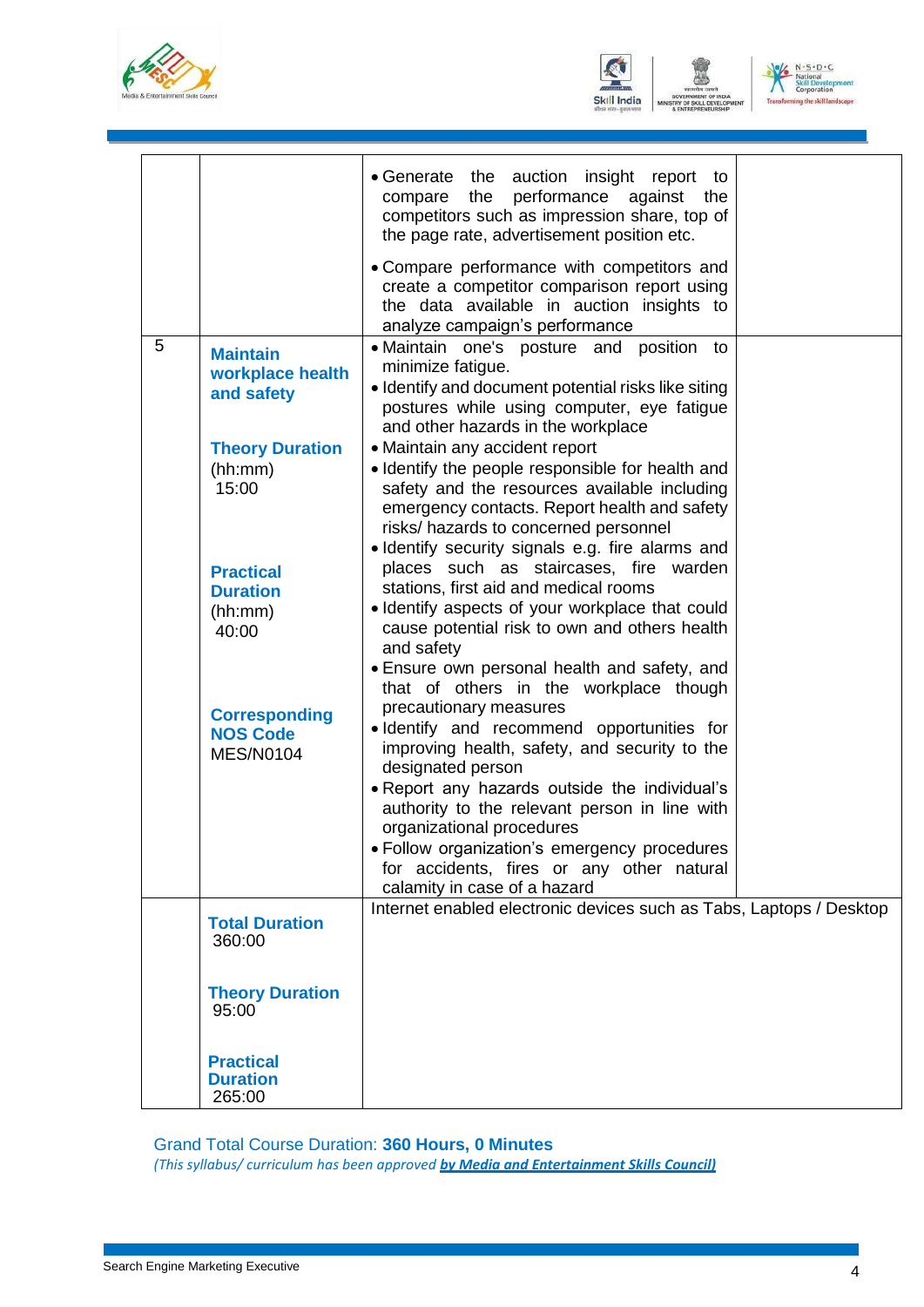



### <span id="page-7-0"></span>**Trainer Pre-requisites for Job role: "Search Engine Marketing Executive" mapped to Qualification Pack: "MES/Q0705", version 1.0"**

| Sr.<br>No.     | Area                                                | <b>Details</b>                                                                                                                                                                                                                                                                                                                                                                                                                               |
|----------------|-----------------------------------------------------|----------------------------------------------------------------------------------------------------------------------------------------------------------------------------------------------------------------------------------------------------------------------------------------------------------------------------------------------------------------------------------------------------------------------------------------------|
| 1              | <b>Job Description</b>                              | To deliver accredited training service, mapping to the<br>curriculum detailed above, in accordance with Qualification<br>Pack "MES/Q0705" version 1.0.                                                                                                                                                                                                                                                                                       |
| $\overline{2}$ | <b>Personal Attributes</b>                          | The candidate should have aptitude for conducting training,<br>pre /post work to ensure competent, employable candidates<br>at the end of training. The individual in this role must possess<br>technical acumen with high degree of professional<br>responsibility and timeliness with deadlines. He/she in this role<br>holders has to be open-minded, willing to try new things and<br>comfortable taking advice from unexpected sources. |
| $\overline{3}$ | <b>Minimum Educational</b><br><b>Qualifications</b> | Graduate                                                                                                                                                                                                                                                                                                                                                                                                                                     |
| 4a             | <b>Domain Certification</b>                         | Certified for Job Role: "Search Engine Marketing Executive"<br>mapped to QP: "MES/Q0705", version 1.0. Minimum accepted<br>score as per SSC guidelines is 70%.                                                                                                                                                                                                                                                                               |
| 4 <sub>b</sub> | <b>Platform Certification</b>                       | Recommended that the Trainer is certified for the Job Role:<br>"Trainer", mapped to the Qualification Pack: MEP/Q2601" with<br>scoring of minimum 80%.                                                                                                                                                                                                                                                                                       |
| $\overline{5}$ | <b>Experience</b>                                   | Minimum 2 years of work experience as a marketer/ as<br>freelancer.<br>He should be able to communicate in English. He should<br>have knowledge of Digital Media, Digital software tools,<br>Safety, Health & Hygiene.                                                                                                                                                                                                                       |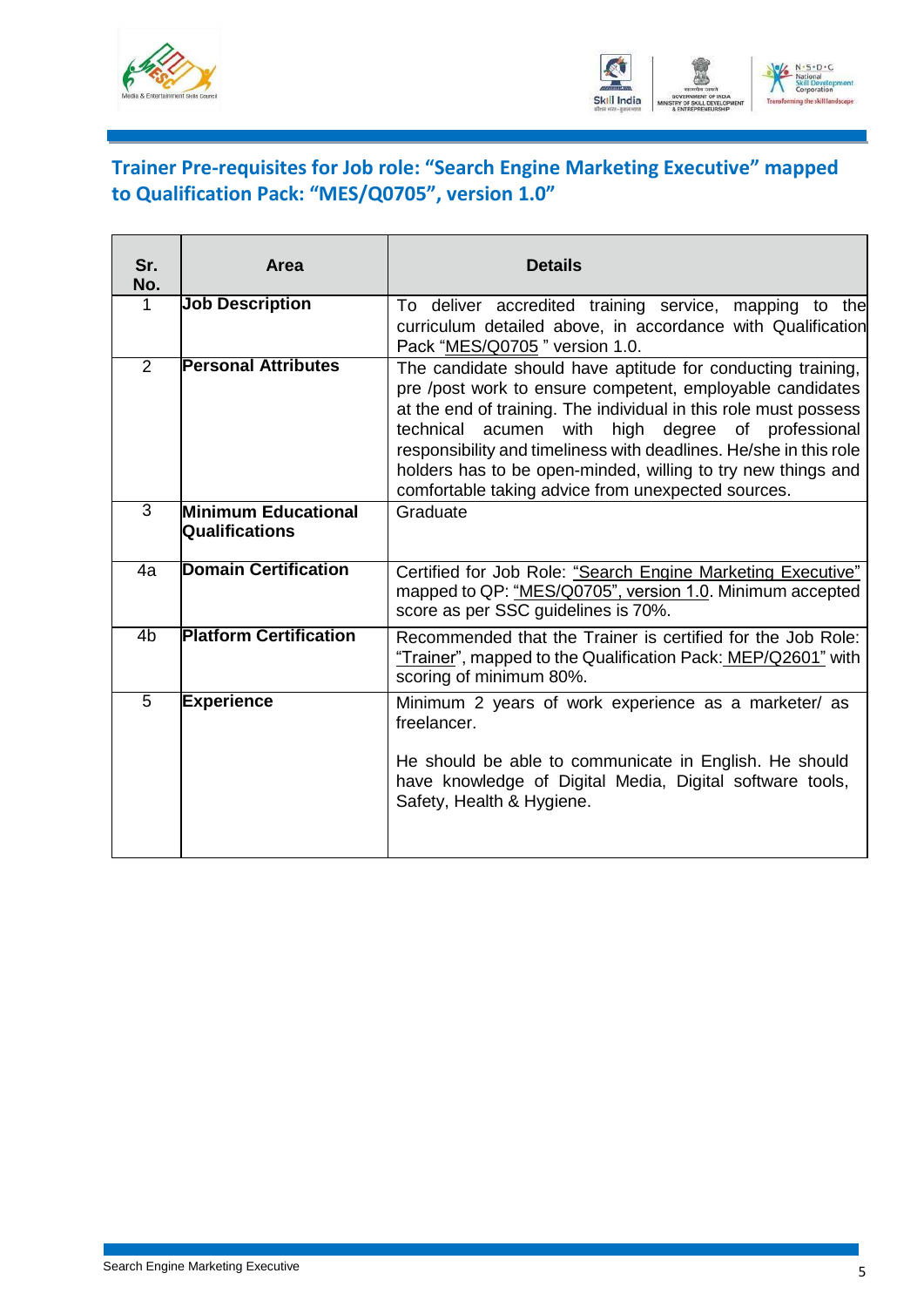



#### **Annexure: Assessment Criteria**

<span id="page-8-0"></span>

| <b>Assessment Criteria for Search Engine Marketing Executive</b> |                                               |  |  |
|------------------------------------------------------------------|-----------------------------------------------|--|--|
| <b>Job Role</b>                                                  | <b>Search Engine Marketing Executive</b>      |  |  |
| <b>Qualification Pack</b>                                        | <b>MES/Q0705, Version 1.0</b>                 |  |  |
| <b>Sector Skill Council</b>                                      | <b>Media and Entertainment Skills Council</b> |  |  |

#### **Guidelines for Assessment**

1. Criteria for assessment for each Qualification Pack will be created by the Sector Skill Council. Each Performance Criteria (PC) will be assigned marks proportional to its importance in NOS. SSC will also lay down proportion of marks for Theory and Skills Practical for each PC.

2. The assessment for the theory part will be based on knowledge bank of questions created by the SSC.

3. Assessment will be conducted for all compulsory NOS, and where applicable, on the selected elective/option NOS/set of NOS.

4. Individual assessment agencies will create unique question papers for theory part for each candidate at each examination/training center (as per assessment criteria below).

5. Individual assessment agencies will create unique evaluations for skill practical for every student at each examination/training center based on this criterion.

6. To pass the Qualification Pack, every trainee should score a minimum of 70% of aggregate marks to successfully clear the assessment.

7. In case of *unsuccessful completion*, the trainee may seek reassessment on the Qualification Pack.

| <b>Compulsory NOS</b><br><b>Total Marks: 500</b> |                                                                                                                                                                                           |                       | <b>Marks Allocation</b> |               |                                   |
|--------------------------------------------------|-------------------------------------------------------------------------------------------------------------------------------------------------------------------------------------------|-----------------------|-------------------------|---------------|-----------------------------------|
| Assessment<br>outcomes                           | <b>Assessment criteria for outcomes</b>                                                                                                                                                   | <b>Total</b><br>marks | Out of                  | <b>Theory</b> | <b>Skills</b><br><b>Practical</b> |
| 1. MES/N0721<br>(Research and                    | PC1. create a list of products / services provided by<br>the company                                                                                                                      |                       | 20                      | 6             | 14                                |
| identify target<br>keywords)                     | PC2. list out search terms that potential customers<br>might use to search for those products / services in<br>search engines                                                             |                       | 20                      | 6             | 14                                |
|                                                  | PC3. identify the right target keywords by using the<br>available keyword research tools                                                                                                  | 100                   | 20                      | 6             | 14                                |
|                                                  | PC4. evaluate the keywords by their relevancy,<br>search volume, bid amount and competition                                                                                               |                       | 20                      | 6             | 14                                |
|                                                  | PC5. prepare the final list of keywords by using the<br>quantitative data provided by keyword research<br>tools including the key stats like search volume, bid<br>amount and competition |                       | 10                      | 3             | 10                                |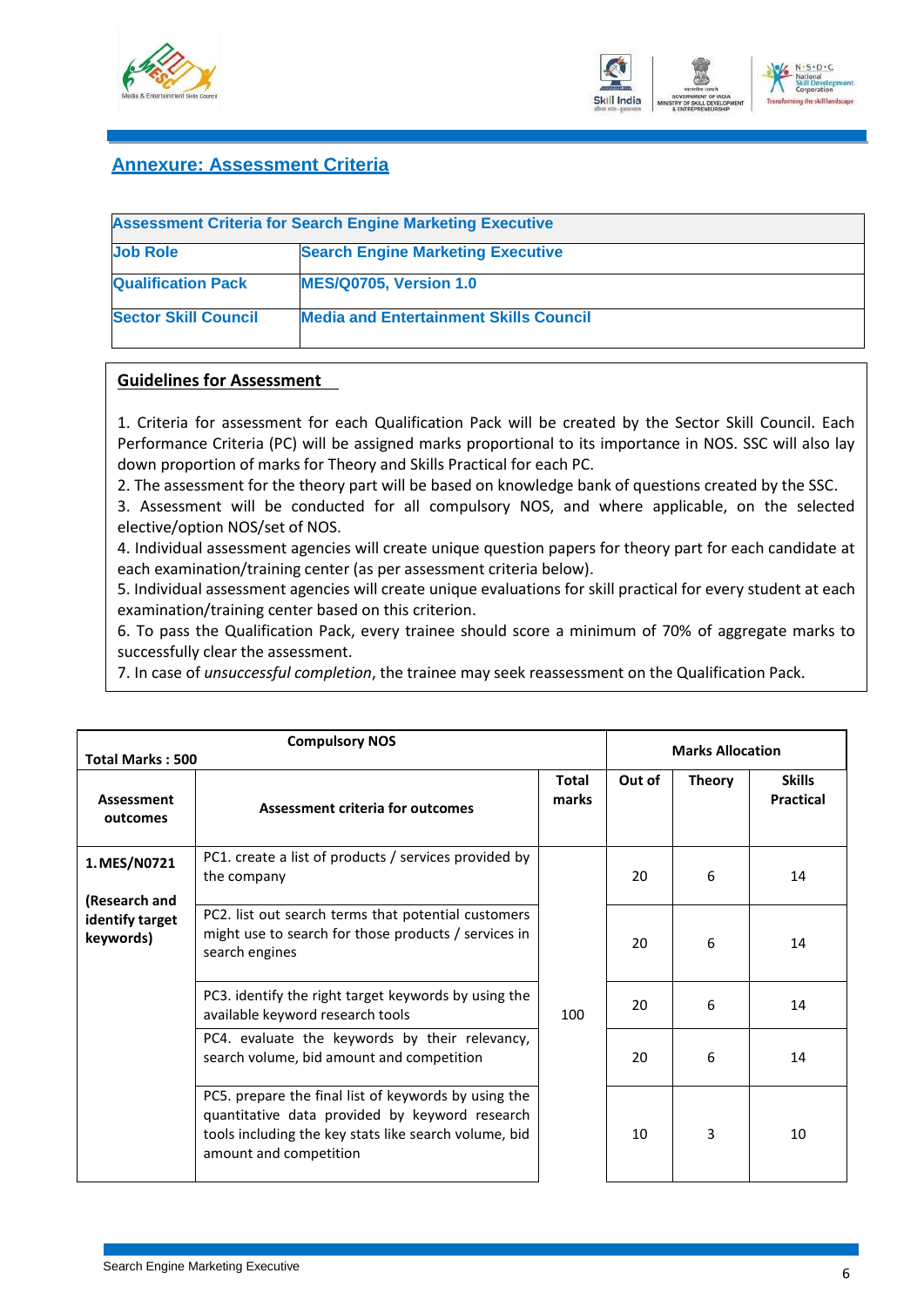





|                              | PC6. identify the keywords with high commercial<br>intent which is more likely to generate new leads or<br>sales                                    |              | 10        | 3                     | 4              |
|------------------------------|-----------------------------------------------------------------------------------------------------------------------------------------------------|--------------|-----------|-----------------------|----------------|
|                              |                                                                                                                                                     |              |           |                       |                |
|                              | PC1. create campaign structure and decide the<br>number of ad groups required in a campaign                                                         | <b>Total</b> | 100<br>10 | 30<br>2               | 70<br>8        |
| 2. MES/N0722<br>(Set-up pay- | PC2. create ad groups and add associated keywords<br>to be targeted in it                                                                           |              | 10        | 3                     | $\overline{7}$ |
| per-click<br>(PPC)           | PC3. create text ads using the ad copies and<br>destination URL under each ad group                                                                 |              | 10        | 2                     | 8              |
| campaigns)                   | PC4. create effective ad copies using the headlines<br>and description elements                                                                     |              | 10        | 3                     | 7              |
|                              | PC5. split-test multiple ad copies to optimize<br>campaign's performance                                                                            |              | 10        | $\overline{2}$        | 8              |
|                              | PC6. organize the related keywords with common<br>theme into one group                                                                              |              | 5         | $\mathbf{2}^{\prime}$ | 3              |
|                              | PC7. set-up and add the grouped keywords in their<br>respective ad groups                                                                           | 100          | 10        | $\overline{2}$        | 8              |
|                              | PC8. identify relevant ad extensions that can be<br>added to the campaigns                                                                          |              | 5         | 5                     | 0              |
|                              | PC9. set-up ad extensions for the campaigns to<br>improve performance                                                                               |              | 5         | 0                     | 5              |
|                              | PC10. identify the goals of the campaign such as new<br>lead or sales etc.                                                                          |              | 5         | 5                     | 0              |
|                              | PC11. add tracking pixels on the website to set-up<br>the conversion tracking                                                                       |              | 5         | 0                     | 5              |
|                              | PC12. set-up the bidding method such as manual or<br>automated based on the campaign objectives                                                     |              | 10        | $\overline{2}$        | 8              |
|                              | PC13. set-up the daily budget to define the daily<br>expenditure level for each campaign                                                            |              | 5         | 2                     | 3              |
|                              |                                                                                                                                                     | <b>Total</b> | 100       | 30                    | 70             |
| 3. MES/N0723<br>(Track       | PC1. measure the average cost per click, click-<br>through ratio, conversion rates, total spends, cost<br>per acquisition and ROI for each campaign |              | 20        | 6                     | 14             |
| campaign<br>performance      | PC2. track the performance at the keyword level and<br>identify the best and worst performing keywords                                              |              | 15        | 5                     | 10             |
| and prepare<br>reports)      | PC3. analyze and compare the performance of brand<br>versus non-brand keyword campaigns                                                             |              | 20        | 6                     | 14             |
|                              | PC4. create a report summarizing the performance<br>pay-per-click<br>(PPC)<br>of<br>campaigns<br>for<br>the<br>stakeholders                         |              | 15        | 4                     | 11             |
|                              | PC5. run the auction insight report to get the<br>competitor comparison statistics such as impression<br>share, average ad position etc.            | 100          | 15        | 5                     | 10             |